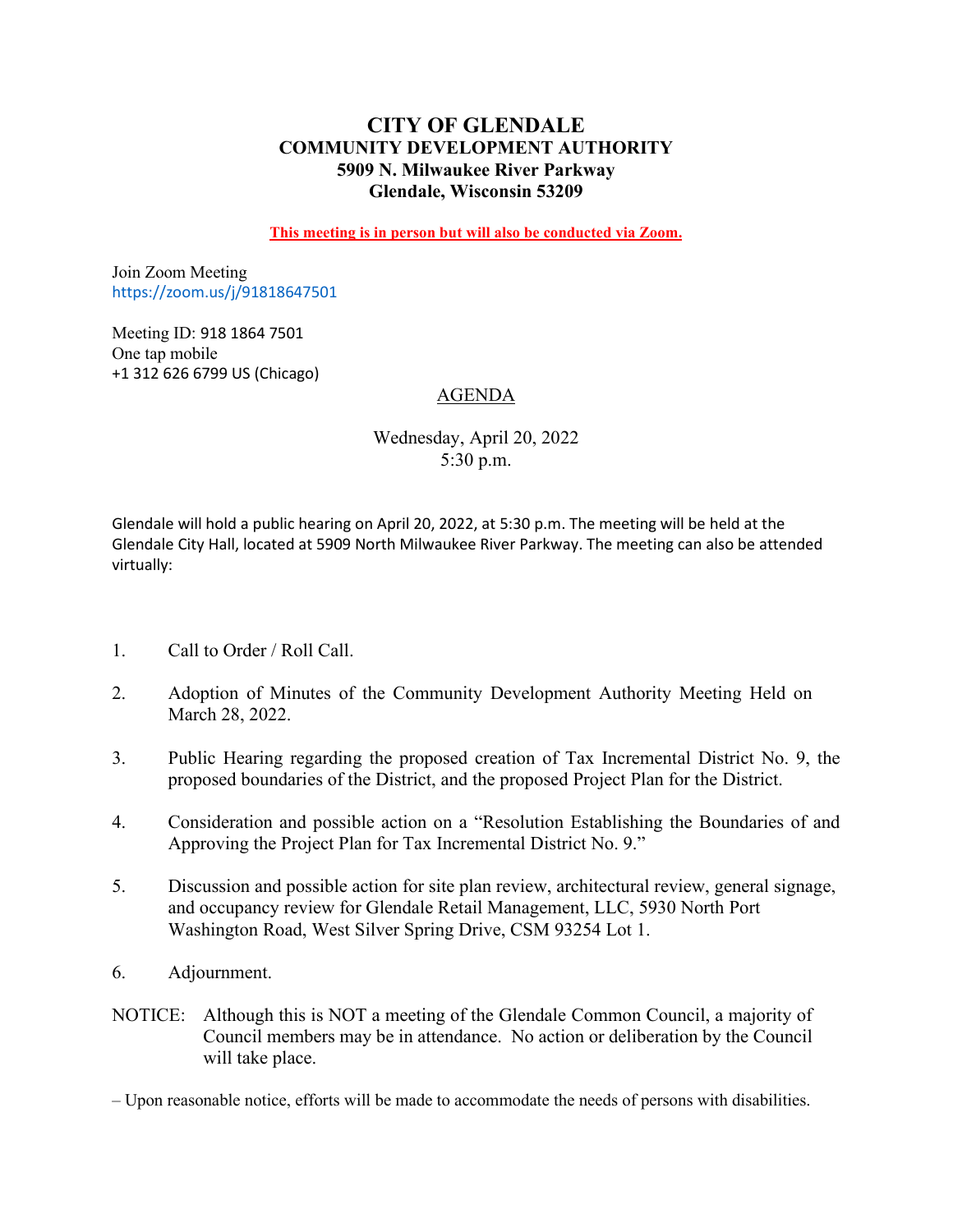## **CITY OF GLENDALE COMMUNITY DEVELOPMENT AUTHORITY MEETING MINUTES March 28, 2022**

<span id="page-1-0"></span>The Community Development Authority held in City Hall, 5909 North Milwaukee River Parkway, Glendale, Wisconsin and via Zoom conference call.

The meeting was called to order by Mayor Kennedy at 5:34 p.m.

Roll Call CDA: Present: Mayor Bryan Kennedy, Ald. Jim Daugherty, Ald. Vukovic, Peter Brennan, Ald. Richard Wiese, and Casey Shorts. Absent: Danielle Bailey.

Other Officials Present: Darrell Hofland, Interim City Administrator; John Fuchs, CDA Counsel; and Megan Humitz, City Clerk.

### Open Meeting Notice.

The Executive Director advised that in accordance with the Open Meeting Law the City's official newspaper was advised on Thursday, March 24, 2022, of the date of this meeting, that the Agenda was posted on the official bulletin board of City Hall, the general public in the Municipal Building and the Police Department, and those persons who requested were sent copies of the agenda.

### Approval of the minutes of meeting held on April 8, 2022.

Motion was made by Ald. Vukovic, seconded by Mr. Brennan, to approve the minutes of meeting held on April 8, 2022. Ayes: Mayor Kennedy, Ald. Daugherty, Ald. Vukovic, Mr. Brennan, and Mr. Shorts. Absent: Ms. Bailey. Abstain: Ald. Wiese. Motion carried.

Joint Resolution of the Common Council and the Community Development Authority Requesting Extension of the Life of Tax Incremental Financing District No. 8 per Wisconsin Statute Section  $66.1105(7)(am)4.a.$ 

CDA Attorney Fuchs stated in 2002, Tax Incremental District (TID) No. 8 was created for the development project commonly known as Bayshore. Following an economic downturn and abandonment of the property in 2017 by the owner/developer, the developer's lender took title of the property in lieu of foreclosure. The City, the Community Development Authority and Bayshore entered into an Amended and Restated Development Agreement effective as of August 1, 2019 pursuant to which Bayshore's owner/developer agreed to defease \$58.6 million in bonds previously issued by the City and CDA in consideration of the City and CDA's agreement to, among other things, pay all available tax increment from TID No. 8 to the owner/developer. Subsequently, an amendment to TID No. 8 project plan was approved which recognized, as eligible TID expenditures, the payoff of all Glendale outstanding debt associated with the TID - \$41.7 million. The amendment also extended the life of TID No. 8 to August 26, 2033 and added additional property to TID No. 8 (formerly portions of soon-to-be closed TID No. 6). In 2013, a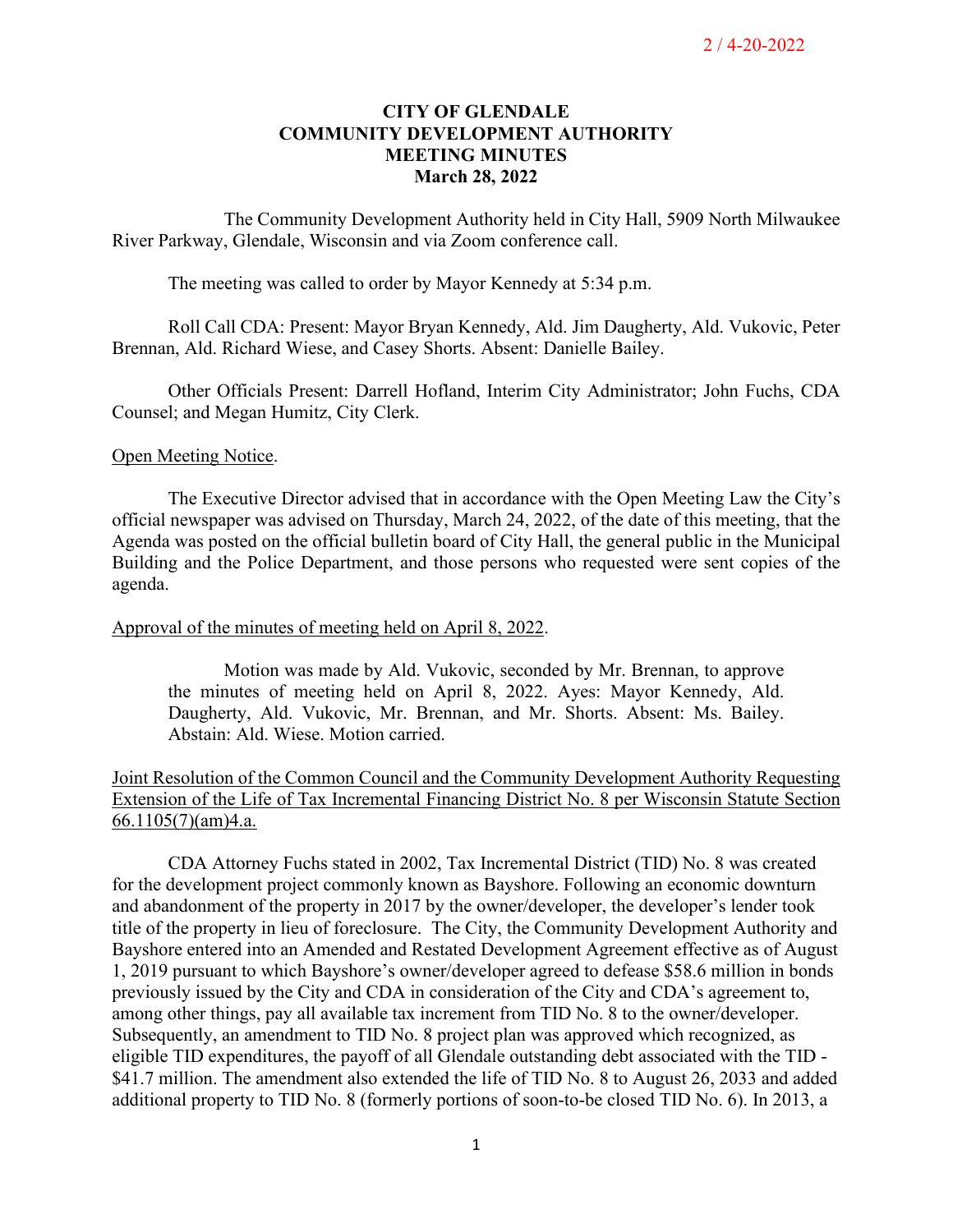law – Wisconsin Act 145 was approved which provided property tax relief aid to technical colleges. Consequently, the State legislature approved 66.1105(7)(am)4.a which allows for municipalities to request the Joint Review Board to extend the life of a TID an additional three years if the annual and total amount of tax increments over the remaining life of a TID were adversely impacted by Wisconsin Act 145 and provides supporting documentation.

Bradley Viegut, Baird Managing Director, provided an analysis which identifies over a \$1 million negative impact to date on TID No. 8 due to Act 145. An analysis by Cypress Equities, developer of Bayshore, was provided which identifies a projected shortfall of TID No. 8 being able to cover its project cost within the current calendar year 2033 closure.

Motion by Vukovic, seconded by Wiese, to approve Resolution Authorizing Technical College Extension for Tax Incremental District No. 8. Ayes: Mayor Kennedy, Ald. Daugherty, Ald. Vukovic, Mr. Brennan, Ms. Bailey, Ald. Wiese, and Mr. Shorts. Absent: None. Abstain: None. Motion carried.

### ADJOURNMENT

There being no further business, motion was made by Ald. Vukovic, seconded by Ald. Daugherty to adjourn the meeting. Ayes: Mayor Kennedy, Ald. Daugherty, Ald. Vukovic, Mr. Brennan, Ms. Bailey, Ald. Wiese, and Mr. Shorts. Absent: None. Abstain: None. Motion carried unanimously, and adjournment of the Community Development Authority was ordered at 5:44 p.m.

> Megan Humitz City Clerk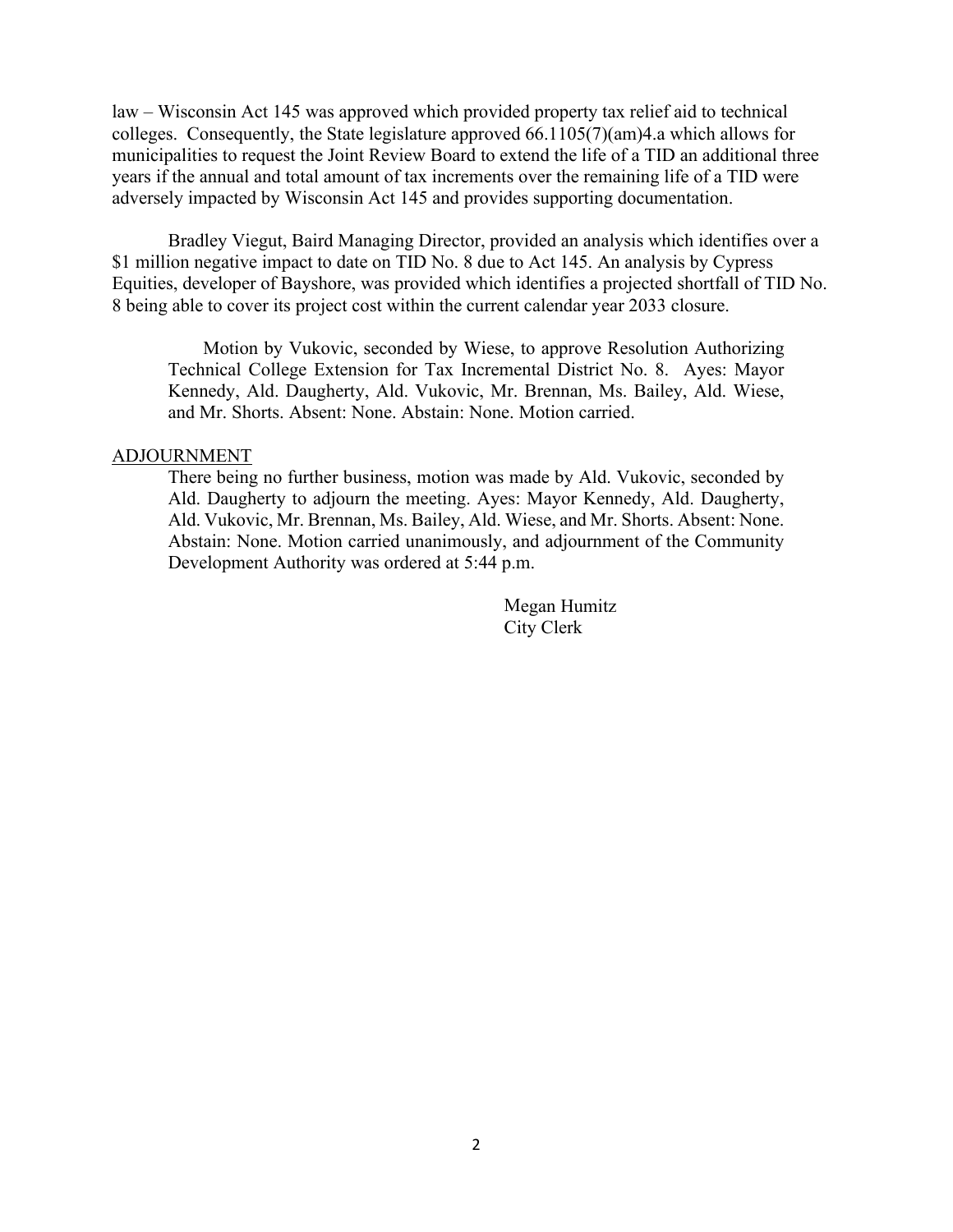<span id="page-3-0"></span>

**SUBJECT:** Public Hearing regarding the proposed creation of Tax Incremental District No. 9, the proposed boundaries of the District, and the proposed Project Plan for the District.

> Consideration and possible action on a "Resolution Establishing the Boundaries of and Approving the Project Plan for Tax Incremental District No. 9."

**FROM:** Darrell Hofland, Interim City Administrator

**MEETING DATE:** April 20, 2022

| <b>Budget Summary:</b>       | N/A |
|------------------------------|-----|
| <b>Budgeted Expenditure:</b> | N/A |
| <b>Budgeted Revenue:</b>     | N/A |

### **FISCAL SUMMARY: STATUTORY REFERENCE:**

| <b>Wisconsin Statues:</b> | 66.1105(4)(f) |
|---------------------------|---------------|
| Municipal Code:           | N/A           |

## **BACKGROUND/ANALYSIS:**

In late 2021, the City of Glendale was approached by a developer, Weas Development Company, who was interested in the redevelopment of several blighted properties at the southeast corner of North Green Bay Avenue and West Civic Drive.

Weas Development Company has entered into agreements to purchase 6.37 acres for the planned 2022-2023 construction of a 109,000 square foot office and research building. The development is expected to result in the employment of 200 new employees in Glendale at this new building.

A Project Plan has been created by Ehlers, Waukesha, WI (see attached). The Project Plan identifies that the estimated taxable value (land and improvements) of the project is \$21.8 million.

The estimated total TID project cost expenditures are approximately \$4.25 million of which:

- \$945,000 in public infrastructure projects
- \$3,100,000 in development incentives,
- \$80,000 in interest on long-term debt, and
- \$123,000 in administrative cost related to the creation and administration of the TID

The \$3.1 million in development incentives is intended to offset extraordinary costs associated with the impact of the site's contaminated and unstable soils. The extraordinary costs involve the building construction, parking lot construction, stormwater management facilities, and removal and property management of contaminated soils.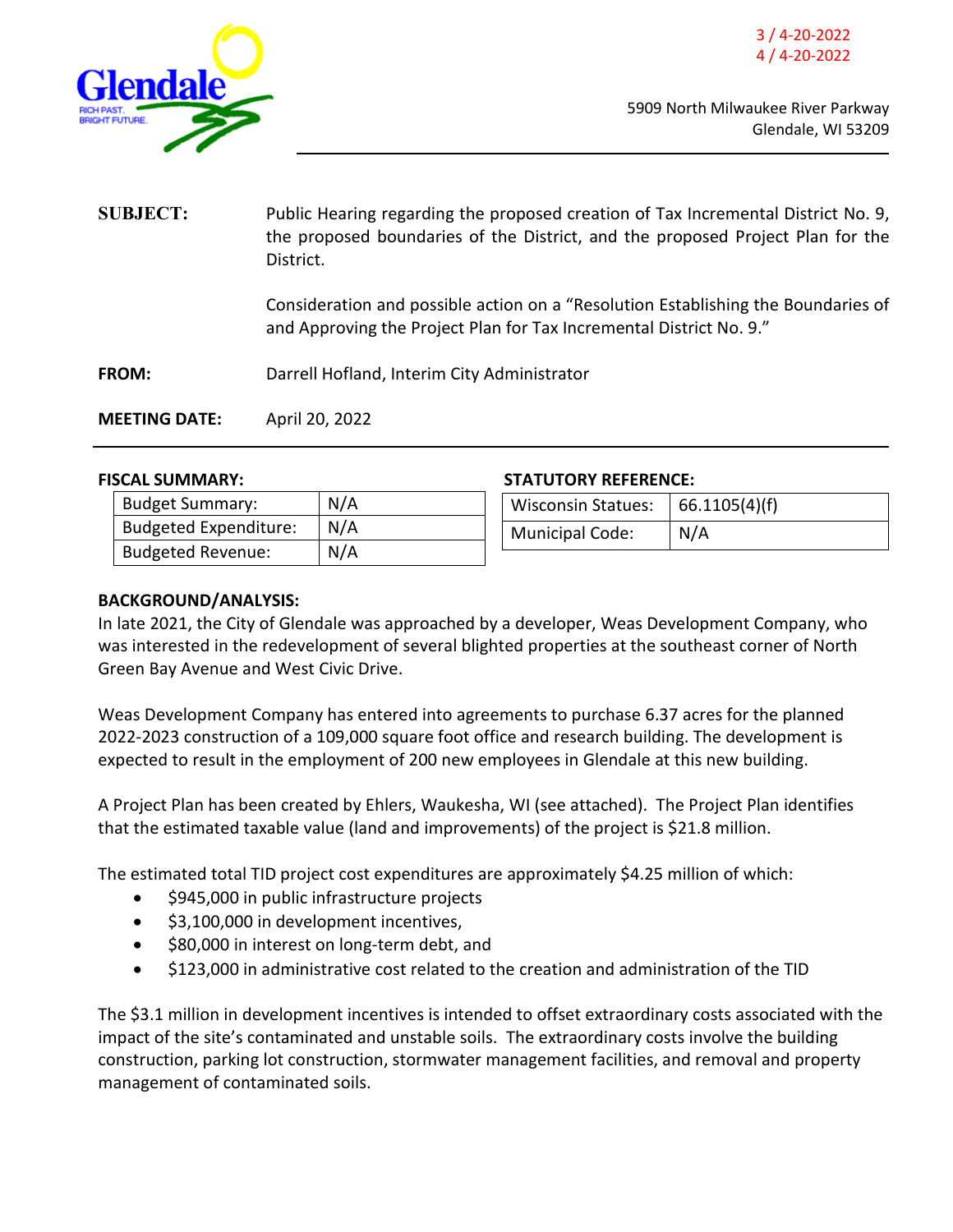

Without the TID projects and related costs including development incentives, the development would not occur. The economic benefits of the development are sufficient to compensate for the estimated project cost expenditures. The benefits outweigh the anticipated tax increments to be paid by the property owner in the district.

# **RECOMMENDATION:**

Staff recommends approval of the Resolution.

# **ACTION REQUESTED:**

Motion to approve Resolution Establishing the Boundaries of and Approving the Project Plan for Tax Incremental District No. 9.

# **ATTACHMENTS:**

- 1. [Resolution Establishing the Boundaries of and Approving the Project Plan for Tax Incremental District](https://www.glendale-wi.org/DocumentCenter/View/2545/CDA-Resolution---TID-9) [No. 9.](https://www.glendale-wi.org/DocumentCenter/View/2545/CDA-Resolution---TID-9)
- 2. [Tax Incremental District No. 9 Project Plan](https://www.glendale-wi.org/DocumentCenter/View/2544/Glendale-TID-No-9-Project-Plan_4th-Draft_2022-3-29)
- 3. [Public Notice](https://www.glendale-wi.org/DocumentCenter/View/2543/Public-Notice---TIDs-9--8)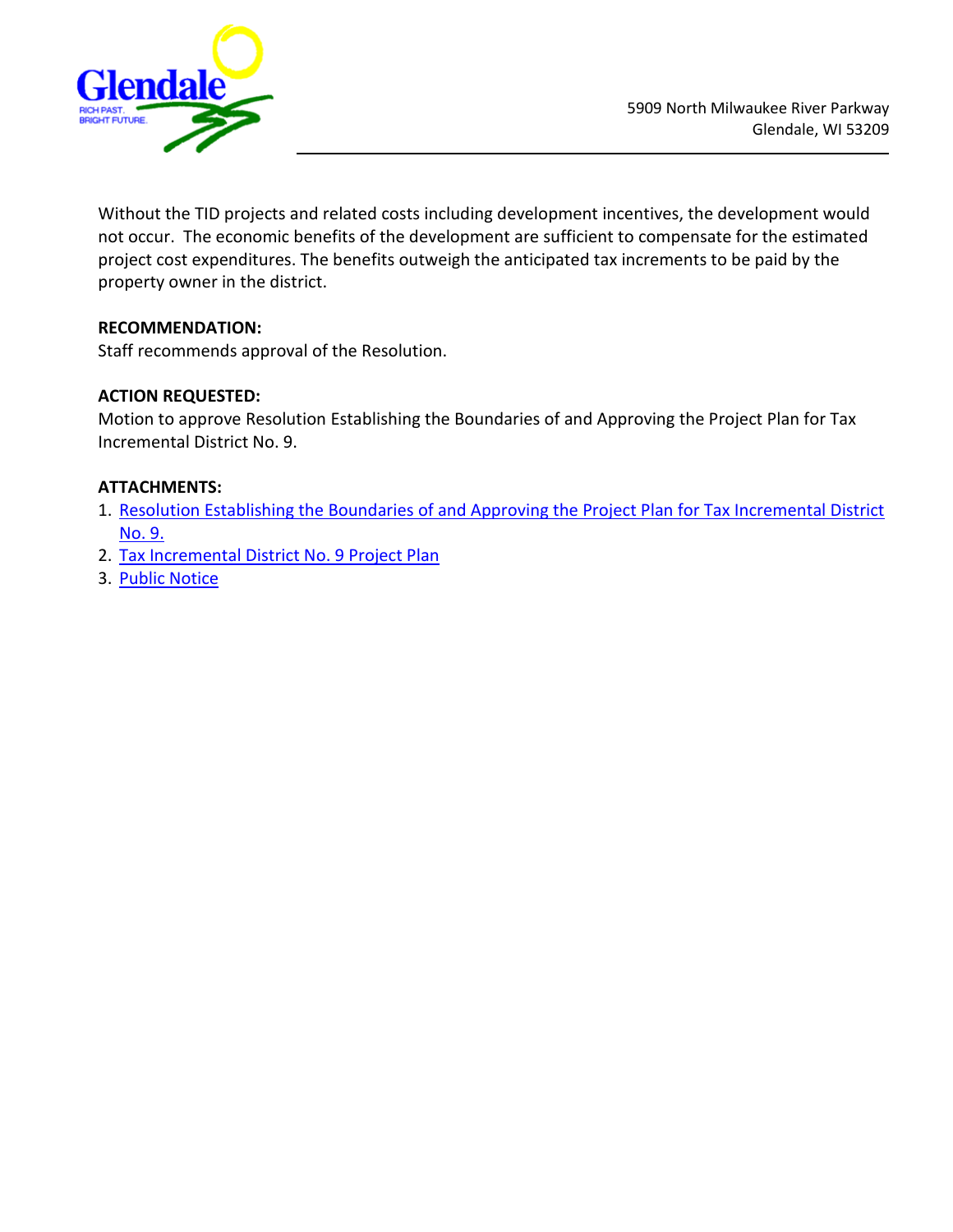<span id="page-5-0"></span>

# **Plan Commission**

**SUBJECT:** Item 5. Community Development Authority Site Plan, Architectural, General Signage, and Occupancy Review. Discussion and possible action for site plan, architectural, general signage, and occupancy review for **Glendale Retail Management, LLC**, 5930 North Port Washington Road, West Silver Spring Drive, CSM 9254 Lot 1.

**FROM:** John S. Fellows, AICP, Community Development Director

**MEETING DATE:** April 12, 2022

| <b>Budget Summary:</b>   | N/A |
|--------------------------|-----|
| Budgeted Expenditure:    | N/A |
| <b>Budgeted Revenue:</b> | N/A |

### **FISCAL SUMMARY: STATUTORY REFERENCE:**

| <b>Wisconsin Statues:</b> | N/A                                                       |
|---------------------------|-----------------------------------------------------------|
| Municipal Code:           | <b>Zoning Code</b><br><b>Bayshore Design</b><br>Standards |

## **BACKGROUND/ANALYSIS:**

5930 North Port Washington Road was created with the land division of CSM 9254. The City and Bayshore management have been working to build out the north end of the Bayshore over the past few of years. The uniqueness of this development is the location adjacent to the cemetery and the easement for the raw water line that provides water to the North Shore Water Treatment Facility, as well as an easement for the circulation of Milwaukee County Transit.

Site:

The site plan is designed with an entry from N. Port Washington Road, access to the north to the adjoining property and access easement to the cemetery, and a third access point to the south to the internal road network of Bayshore. Pedestrian access will be provided from the southern entry with full access to Bayshore and Port Washington Road.

The dumpster enclosure will be located on the northeast side of the property adjacent to the cemetery. The enclosure will be faced with brick and trim cap to match the building. Gates will have a steel structure with a composite board with wood grain finish. Structure and gates will be gray to complement the main building.

The site is designed with 66 parking spaces. With one restaurant and 4,000 SF of retail space the design meets recommended minimum standards of 66 parking spaces. If for some reason all or a portion of the 4,000 SF of unidentified space should be requested to be restaurant the total parking requirements would lead to a deficiency in parking. Milwaukee County Transit easement will be maintained with bus circulation through the northern portion of the site.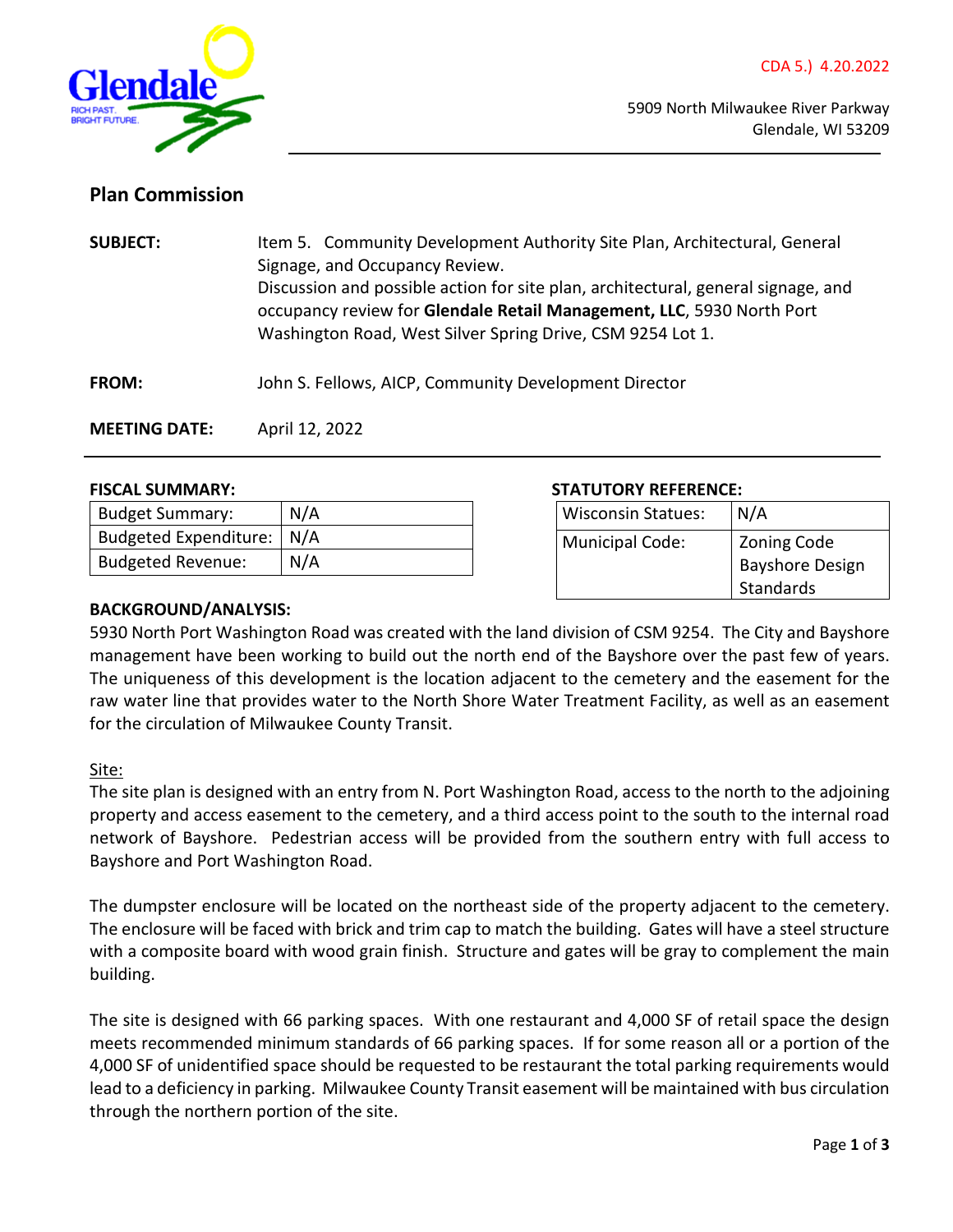

5909 North Milwaukee River Parkway Glendale, WI 53209

### Landscape:

The applicant has provided a landscaping plan that provides screening as well as general landscaping. Landscaping on this property does have several constraints such as the raw water line to the north. The applicant has worked with planning and public works staff to minimize larger trees within proximity to the raw water line. Thus, the plan does minimize large plantings in areas on the southern portion of the site. Screening has been provided between North Port Washington Road and the circulation drive. Additional landscaping has been provided at the service area of the building to soften the impact of having the service areas of the building facing the public right of way.

### Lighting:

The applicants proposed lighting poles with a maximum height of 15ft. Lights will be mounted on a twofoot concrete base. Pole and fixture design are simple in style designed to blend into the landscape. A photometric plan has also been provided which indicated lighting levels at zero near lot lines.

### Architecture:

The applicant is proposing a 2+ tenant building with a contemporary architectural style. The design focuses on large areas of glazing, a variety of materials and textures. Active storefronts are facing north and east on the site. A variety of depths are provided on the building through offsets at points where materials change. Canopies and a variety of parapet heights provide additional building articulation. The overall color pallet is greys and taupe. Nighttime illumination of the façade will occur through indirect lighting providing a wash to specific building elements and materials.

## Signage:

Signage along Silver Spring Drive and North Port Washington Road are required to be approved by the Plan Commission or deferred to the Community Development Authority (CDA). In this situation, the approval authority is deferred to the CDA. Each tenant in a building is allowed one wall sign when a freestanding sign is used for a building. If no freestanding sign is used, then tenants may have two wall signs. The Bayshore signage standards required City approval of signage on the North and West elevations of the buildings, while signage on the east and south elevations required review by Bayshore.

Monument Sign: The applicant is proposing a monument sign with a total height of 10 feet and a sign area of just under 60SF. The sign will have a masonry base and architectural element coordinating with the building design. Details regarding the sign faces have not been provided. Currently the signage is proposed to be locate adjacent to the easement of the raw water line. Public Works is requesting more information as to the footings, excavation, and specific location of the sign. Public Works and Community Development recommend the monument sign is shift to the north a few feet further from the raw water line easement.

Wall Signs: The applicant is showing a standard "Chipotle" signage on the west elevation. The applicant is showing a "tenant" sign on the west and north elevations. There is one to many "tenant" signs because a monument sign is being proposed.